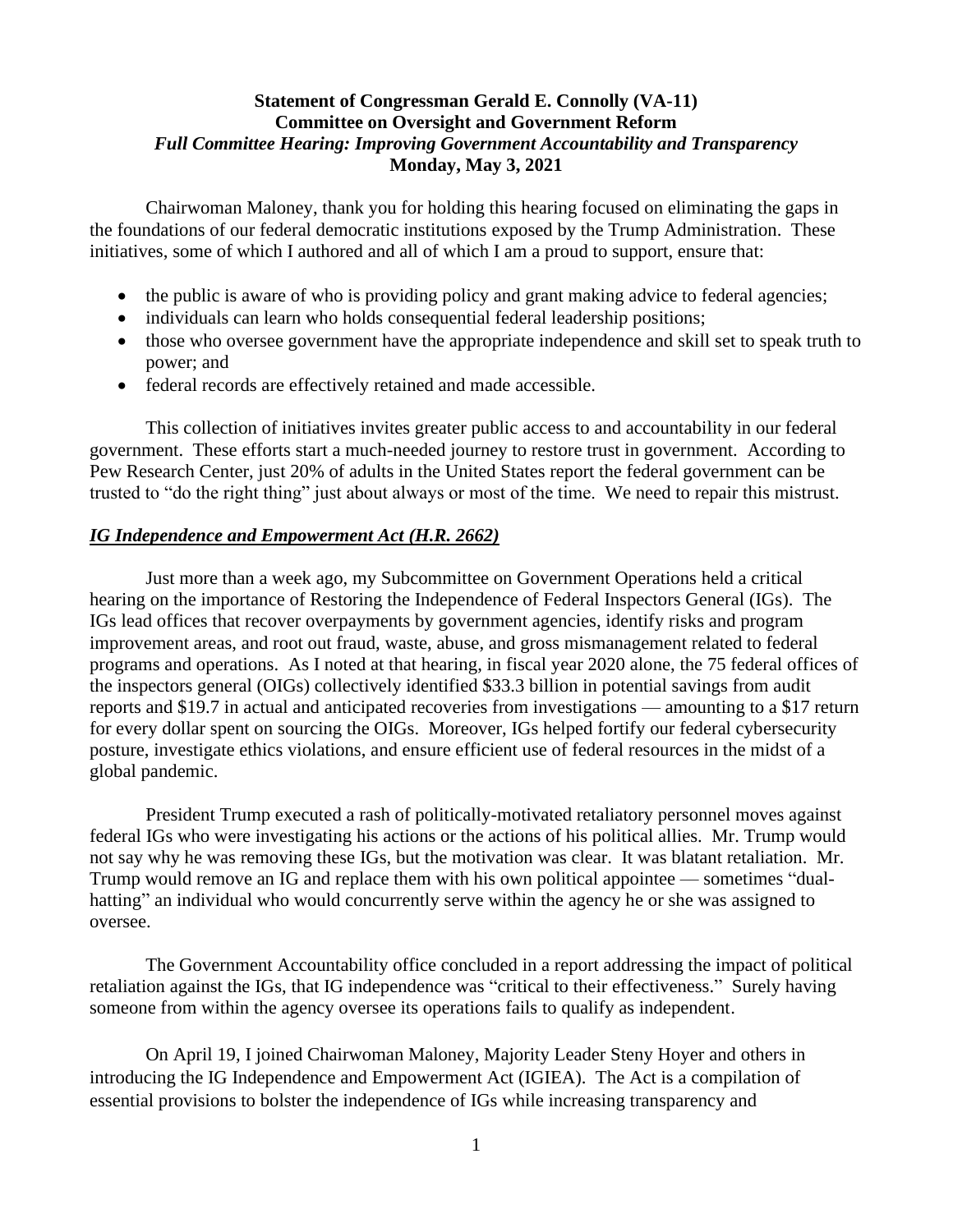accountability into their operations. The IGIEA allows removal of an IG only for a specific set of defined reasons that would demonstrate a rational basis for removal. And the IGIEA would require the appointing authority to document the cause for removal and report directly to Congress.

Additionally, the IGIEA would:

- render the Integrity Committee which investigates allegations of wrongdoing by the IGs themselves— more transparent and accessible. (Ranking Member Jody Hice and I introduced this provision as a standalone — H.R.  $2681$  — on April  $20<sup>th</sup>$ );
- require OIG employees to attend training on how to engage whistleblowers, which I intend to introduce as a standalone bill;
- require notification to Congress when the IG is placed on non-duty status— thereby helping to prevent an administration from concealing sensitive investigations by removing an IG; and
- Grant IGs testimonial subpoena authority to compel testimony from contractors and former government employees in investigations. (full Committee Vice Chair Jimmy Gomez introduced this a standalone bill – H.R. 2089).
- require an acting IG be selected from either an existing IG for another agency or from the senior staff in an OIG. (Government Operations Vice Chair Porter will introduce a related provision as a standalone on 5/4).

## *Whistleblower Protection Improvement Act (to be introduced 5/4)*

The Whistleblower Protection Improvement Act (WPIA), which will be introduced tomorrow and of which I'm an original co-sponsor, would extend whistleblower protections to non-career Senior Executive Service employees, Public Health Service officers or applicants, and the National Oceanic and Atmospheric Administration's commissioned officer corps. The WPIA would also prohibit retaliation against employees who blow the whistle, including launching retaliatory investigations, and would limit public disclosure of whistleblowers.

### *Additional Good Government Bills*

# *PLUM Act (H.R. 2043)*

I am an original co-sponsor of the PLUM Act (H.R. 2043), which would require the Office of Personnel Management (OPM) to develop and maintain a publicly accessible website with data on senior leaders in government that meets modern data standards, require all federal agencies to share data on senior officials with OPM, and require OPM to coordinate with the White House every six months to confirm that information is complete, accurate, reliable, and up-to-date.

### *Federal Advisory Committee Transparency Act (H.R. 1930)*

Roughly 1,000 federal advisory committees operate each year to help advise congressional and Executive Branch policymaking and grantmaking. These committees — which facilitate discussions among policy and grant stakeholders include members from academia, government, and the private sector — operate pursuant to the Federal Advisory Committee Act. The bipartisan Federal Advisory Committee Transparency Act (H.R. 1930), which I co-sponsored, is a collection of transparency and access provisions that seeks to engender public access to advisory committee operations and